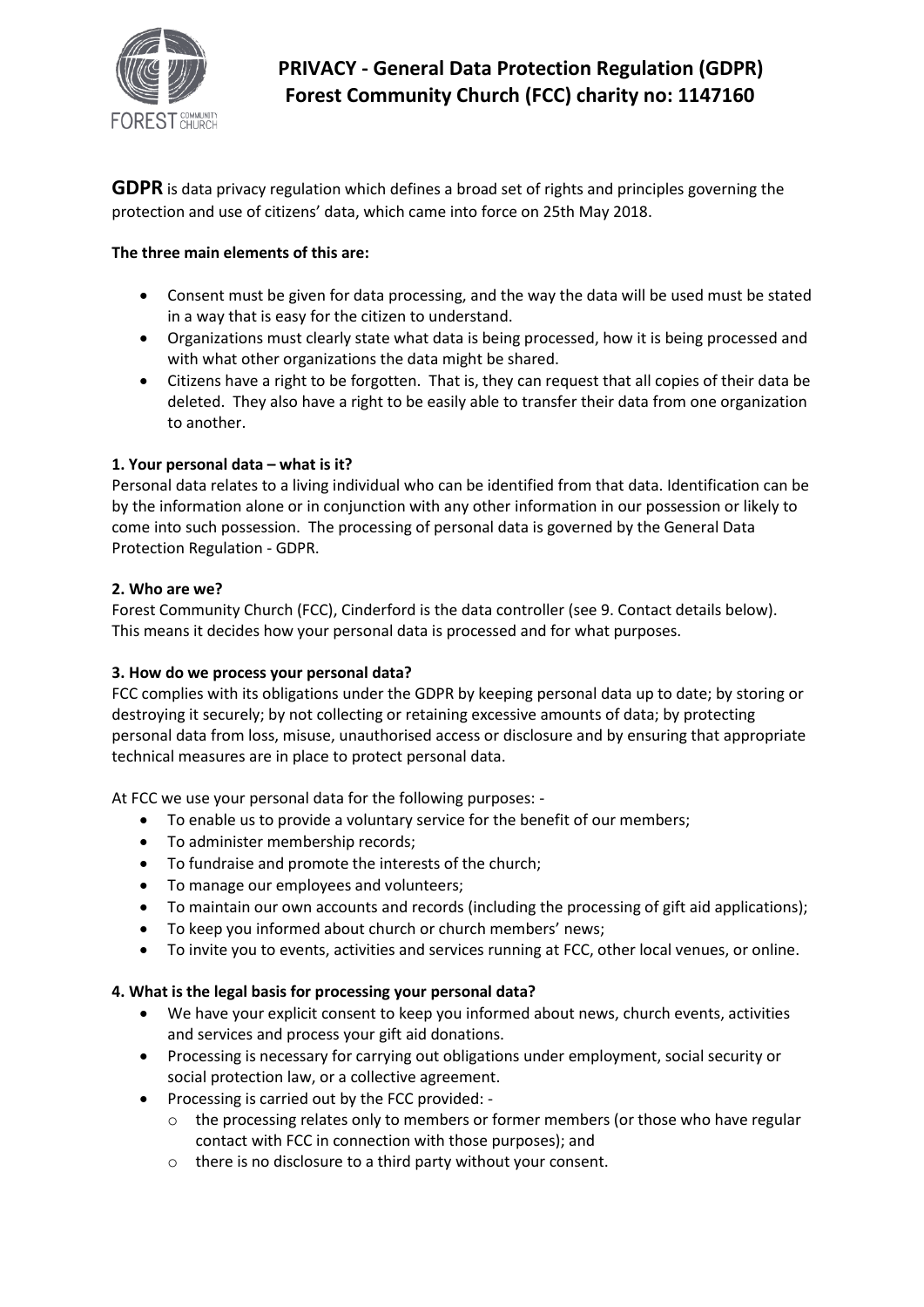

# **PRIVACY - General Data Protection Regulation (GDPR) Forest Community Church (FCC) charity no: 1147160**

# **5. Sharing your personal data**

Your personal data will be treated as strictly confidential and will only be shared with other members of the church in order to carry out a service to church members or for purposes connected with the church. We will not share your data with third parties outside of the church without your explicit consent.

## **6. How long do we keep your personal data?**

We keep data in accordance with the guidance set out by The Information Commissioner (https://ico.org.uk). Specifically, we retain personal data while it is still current; gift aid declarations and associated paperwork for up to 6 years after the calendar year to which they relate; and church registers (baptisms, marriages, funerals, etc.) permanently. On leaving the church, your personal information will be kept and securely stored for a period of 12 months, after which you will no longer be deemed a member, and we will ensure that your personal data is deleted.

## **7. Your rights and your personal data**

Unless subject to an exemption under the GDPR, you have the following rights with respect to your personal data: -

- To request a copy of your personal data which FCC holds about you;
- To request that FCC corrects any personal data which is found to be inaccurate or out of date;
- To request your personal data expires when it is no longer necessary for FCC to retain such data;
- To withdraw your consent to processing at any time;
- To request that we provide you with your personal data and where possible, to transmit that data directly to another data controller, (known as the right to data portability), for example, if you were to move to a different church.
- Where there is a dispute in relation to the accuracy or processing of your personal data, to request a restriction is placed on further processing;
- To object to the processing of personal data, (where applicable)
- To lodge a complaint with the Information Commissioners Office.

# **8. Further processing**

If we wish to use your personal data for a new purpose, not covered by this Data Protection Notice, then we will provide you with a new notice explaining this new use prior to commencing the processing and setting out the relevant purposes and processing conditions. Where and whenever necessary, we will seek your prior consent to any new processing.

# **9. Contact details**

To exercise all relevant rights, queries or complaints, in the first instance please contact Pastor Tim Cracknell via email: tim@fcchurch.co.uk. You can contact the Information Commissioners Office by:

- Telephone 0303 123 1113
- Email (data protection officer) dpo@ico.org.uk
- Post Information Commissioner's Office, Wycliffe House, Water Lane, Wilmslow, Cheshire, SK9 5AF.